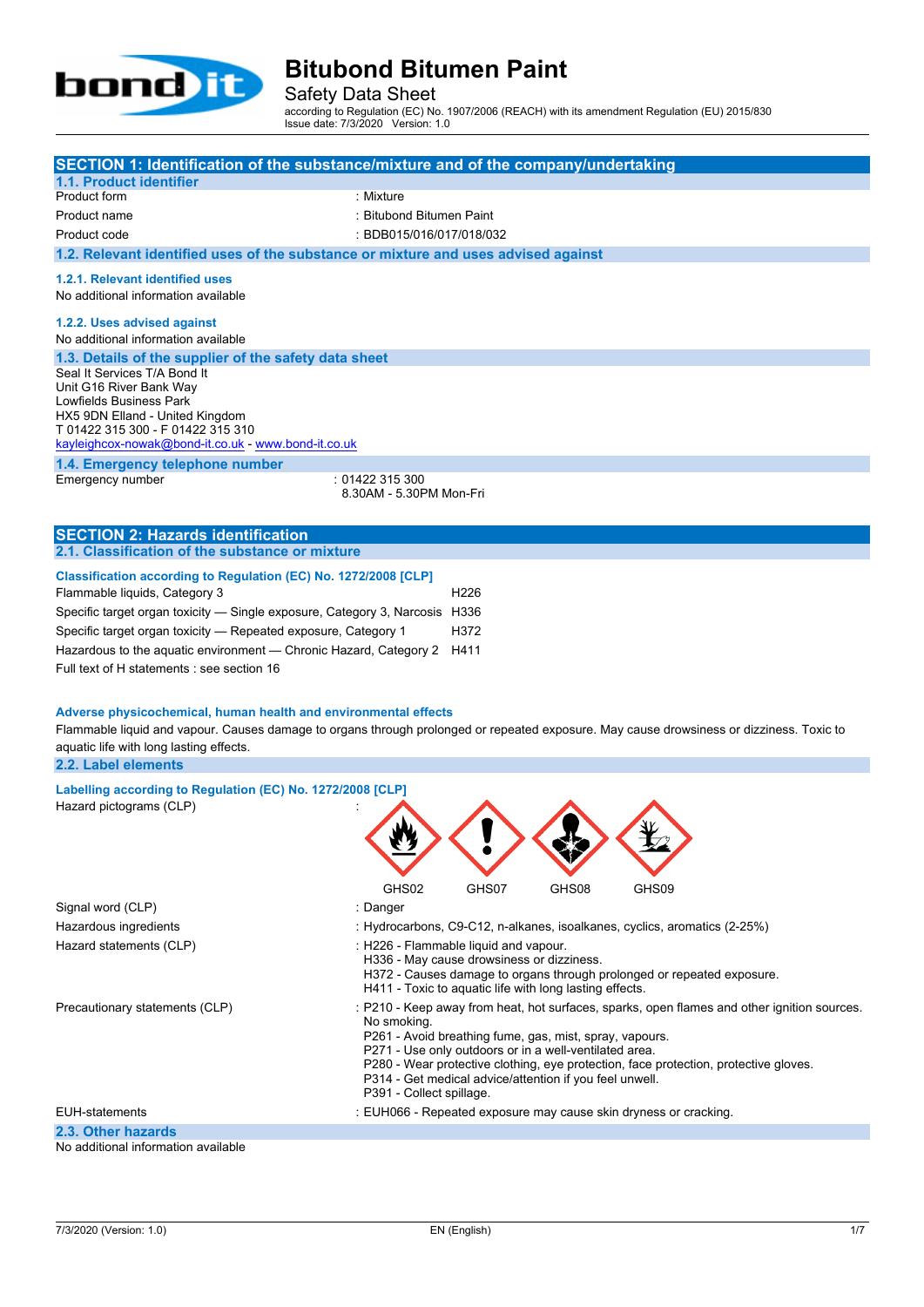Safety Data Sheet

according to Regulation (EC) No. 1907/2006 (REACH) with its amendment Regulation (EU) 2015/830

| <b>SECTION 3: Composition/information on ingredients</b>                   |                           |               |                                                                                                          |
|----------------------------------------------------------------------------|---------------------------|---------------|----------------------------------------------------------------------------------------------------------|
| 3.1. Substances                                                            |                           |               |                                                                                                          |
| Not applicable                                                             |                           |               |                                                                                                          |
| 3.2. Mixtures                                                              |                           |               |                                                                                                          |
| <b>Name</b>                                                                | <b>Product identifier</b> | $\frac{9}{6}$ | <b>Classification according to</b><br><b>Regulation (EC) No.</b><br>1272/2008 [CLP]                      |
| Hydrocarbons, C9-C12, n-alkanes, isoalkanes,<br>cyclics, aromatics (2-25%) | (EC-No.) 919-446-0        | $>=30 - 50$   | Flam. Lig. 3, H226<br>STOT SE 3. H336<br>STOT RE 1, H372<br>Asp. Tox. 1, H304<br>Aquatic Chronic 2, H411 |

Full text of H-statements: see section 16

| <b>SECTION 4: First aid measures</b>                                            |                                                                                 |  |
|---------------------------------------------------------------------------------|---------------------------------------------------------------------------------|--|
| 4.1. Description of first aid measures                                          |                                                                                 |  |
| First-aid measures general                                                      | : Call a poison center or a doctor if you feel unwell.                          |  |
| First-aid measures after inhalation                                             | : Remove person to fresh air and keep comfortable for breathing.                |  |
| First-aid measures after skin contact                                           | : Rinse skin with water/shower. Take off immediately all contaminated clothing. |  |
| First-aid measures after eye contact                                            | : Rinse eyes with water as a precaution.                                        |  |
| First-aid measures after ingestion                                              | : Call a poison center or a doctor if you feel unwell.                          |  |
| 4.2. Most important symptoms and effects, both acute and delayed                |                                                                                 |  |
| Symptoms/effects                                                                | : May cause drowsiness or dizziness.                                            |  |
| 4.3. Indication of any immediate medical attention and special treatment needed |                                                                                 |  |
| Treat symptomatically.                                                          |                                                                                 |  |
|                                                                                 |                                                                                 |  |
| <b>SECTION 5: Firefighting measures</b>                                         |                                                                                 |  |

| : Water spray. Dry powder. Foam. Carbon dioxide.                                                                                            |  |  |
|---------------------------------------------------------------------------------------------------------------------------------------------|--|--|
| 5.2. Special hazards arising from the substance or mixture                                                                                  |  |  |
| : Flammable liquid and vapour.                                                                                                              |  |  |
| : Toxic fumes may be released.                                                                                                              |  |  |
|                                                                                                                                             |  |  |
| : Do not attempt to take action without suitable protective equipment. Self-contained<br>breathing apparatus. Complete protective clothing. |  |  |
|                                                                                                                                             |  |  |

| <b>SECTION 6: Accidental release measures</b>                            |                                                                                                                                                                |  |
|--------------------------------------------------------------------------|----------------------------------------------------------------------------------------------------------------------------------------------------------------|--|
| 6.1. Personal precautions, protective equipment and emergency procedures |                                                                                                                                                                |  |
| 6.1.1. For non-emergency personnel                                       |                                                                                                                                                                |  |
| <b>Emergency procedures</b>                                              | : Ventilate spillage area. No open flames, no sparks, and no smoking. Do not breathe fume,<br>gas, mist, spray, vapours.                                       |  |
| 6.1.2. For emergency responders                                          |                                                                                                                                                                |  |
| Protective equipment                                                     | : Do not attempt to take action without suitable protective equipment. For further information<br>refer to section 8: "Exposure controls/personal protection". |  |
| <b>6.2. Environmental precautions</b>                                    |                                                                                                                                                                |  |
| Avoid release to the environment.                                        |                                                                                                                                                                |  |
| 6.3. Methods and material for containment and cleaning up                |                                                                                                                                                                |  |
| For containment                                                          | : Collect spillage.                                                                                                                                            |  |
| Methods for cleaning up                                                  | : Take up liquid spill into absorbent material. Notify authorities if product enters sewers or<br>public waters.                                               |  |
| Other information                                                        | : Dispose of materials or solid residues at an authorized site.                                                                                                |  |
| 6.4. Reference to other sections                                         |                                                                                                                                                                |  |
| For further information refer to section 13.                             |                                                                                                                                                                |  |

| <b>SECTION 7: Handling and storage</b> |                                                                                                                                                                                                                                                                                                                                                                                                                                                                          |
|----------------------------------------|--------------------------------------------------------------------------------------------------------------------------------------------------------------------------------------------------------------------------------------------------------------------------------------------------------------------------------------------------------------------------------------------------------------------------------------------------------------------------|
| 7.1. Precautions for safe handling     |                                                                                                                                                                                                                                                                                                                                                                                                                                                                          |
| Precautions for safe handling          | : Keep away from heat, hot surfaces, sparks, open flames and other ignition sources. No<br>smoking. Ground/bond container and receiving equipment. Use only non-sparking tools.<br>Take precautionary measures against static discharge. Flammable vapours may<br>accumulate in the container. Use explosion-proof equipment. Wear personal protective<br>equipment. Do not breathe fume, gas, mist, spray, vapours. Use only outdoors or in a well-<br>ventilated area. |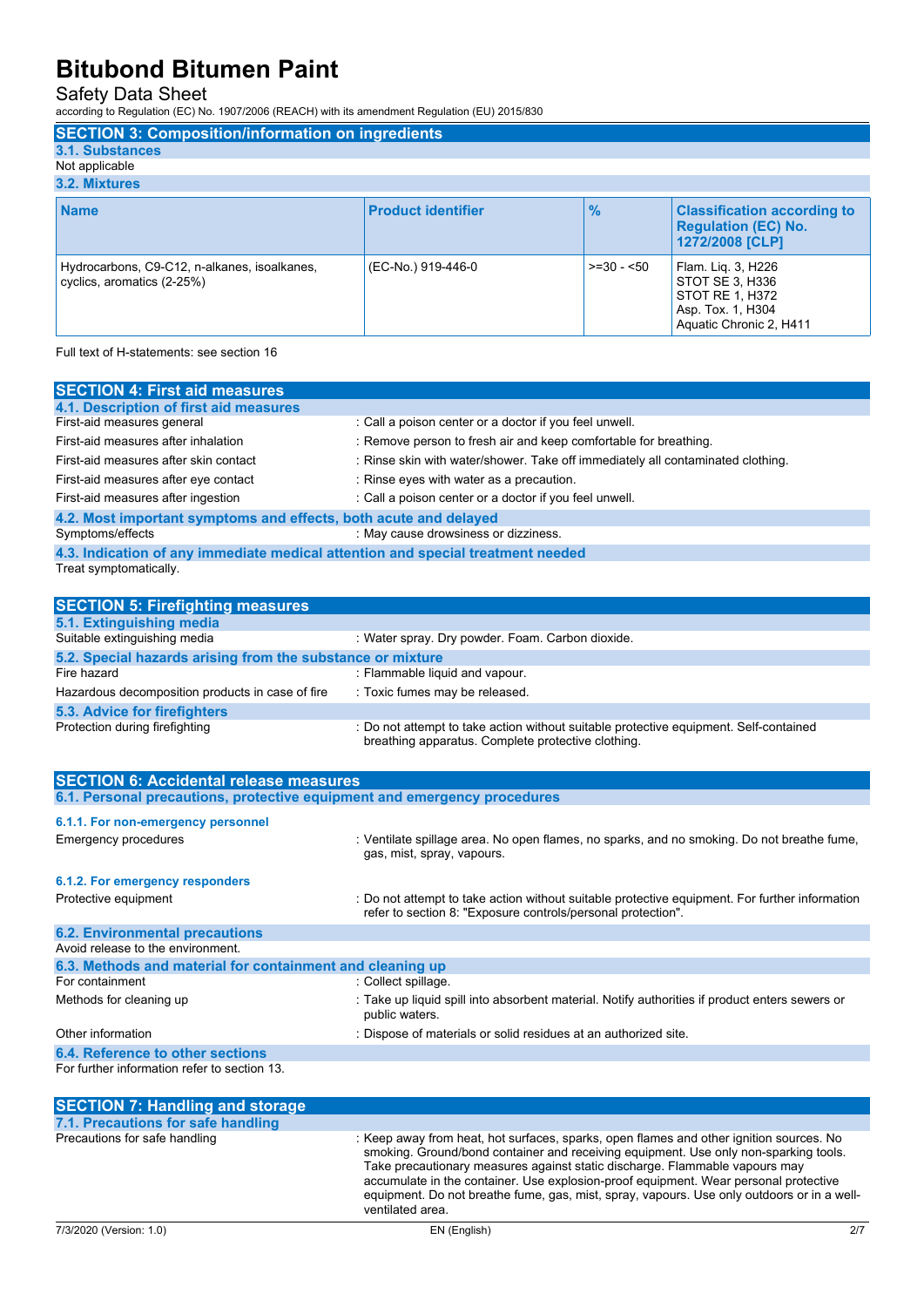### Safety Data Sheet

according to Regulation (EC) No. 1907/2006 (REACH) with its amendment Regulation (EU) 2015/830

| according to Regulation (EC) No. 1907/2006 (REACH) with its amendment Regulation (EU) 2015/830 |                                                                                                        |  |
|------------------------------------------------------------------------------------------------|--------------------------------------------------------------------------------------------------------|--|
| Hygiene measures                                                                               | : Do not eat, drink or smoke when using this product. Always wash hands after handling the<br>product. |  |
| 7.2. Conditions for safe storage, including any incompatibilities                              |                                                                                                        |  |
| <b>Technical measures</b>                                                                      | : Ground/bond container and receiving equipment.                                                       |  |
| Storage conditions                                                                             | : Store in a well-ventilated place. Keep cool. Keep container tightly closed. Store locked up.         |  |
| 7.3. Specific end use(s)                                                                       |                                                                                                        |  |
| No additional information available                                                            |                                                                                                        |  |
| <b>SECTION 8: Exposure controls/personal protection</b>                                        |                                                                                                        |  |
| 8.1. Control parameters                                                                        |                                                                                                        |  |
| No additional information available                                                            |                                                                                                        |  |
| 8.2. Exposure controls                                                                         |                                                                                                        |  |
| Appropriate engineering controls:                                                              |                                                                                                        |  |
| Ensure good ventilation of the work station.                                                   |                                                                                                        |  |
| Hand protection:                                                                               |                                                                                                        |  |
| Protective gloves                                                                              |                                                                                                        |  |
| Eye protection:                                                                                |                                                                                                        |  |
| Safety glasses                                                                                 |                                                                                                        |  |
| Skin and body protection:                                                                      |                                                                                                        |  |
| Wear suitable protective clothing                                                              |                                                                                                        |  |
|                                                                                                |                                                                                                        |  |

**Respiratory protection:**

In case of insufficient ventilation, wear suitable respiratory equipment

**Environmental exposure controls:**

Avoid release to the environment.

| <b>SECTION 9: Physical and chemical properties</b>         |                     |  |
|------------------------------------------------------------|---------------------|--|
| 9.1. Information on basic physical and chemical properties |                     |  |
| Physical state                                             | : Liquid            |  |
| Colour                                                     | : Black.            |  |
| Odour                                                      | : characteristic.   |  |
| Odour threshold                                            | : No data available |  |
| pH                                                         | : No data available |  |
| Relative evaporation rate (butylacetate=1)                 | : No data available |  |
| Melting point                                              | : Not applicable    |  |
| Freezing point                                             | : No data available |  |
| Boiling point                                              | : No data available |  |
| Flash point                                                | : 38 $^{\circ}$ C   |  |
| Auto-ignition temperature                                  | : No data available |  |
| Decomposition temperature                                  | : No data available |  |
| Flammability (solid, gas)                                  | : Not applicable    |  |
| Vapour pressure                                            | : No data available |  |
| Relative vapour density at 20 °C                           | : No data available |  |
| Relative density                                           | : No data available |  |
| Solubility                                                 | : No data available |  |
| Log Pow                                                    | : No data available |  |
| Viscosity, kinematic                                       | : No data available |  |
| Viscosity, dynamic                                         | : 1.7 mPa $\cdot$ s |  |
| <b>Explosive properties</b>                                | : No data available |  |
| Oxidising properties                                       | : No data available |  |
| Lower explosive limit (LEL)                                | $: 0.6$ vol $%$     |  |
| Upper explosive limit (UEL)                                | $: 8$ vol $%$       |  |
| 9.2. Other information                                     |                     |  |
| VOC content                                                | : $360$ g/l         |  |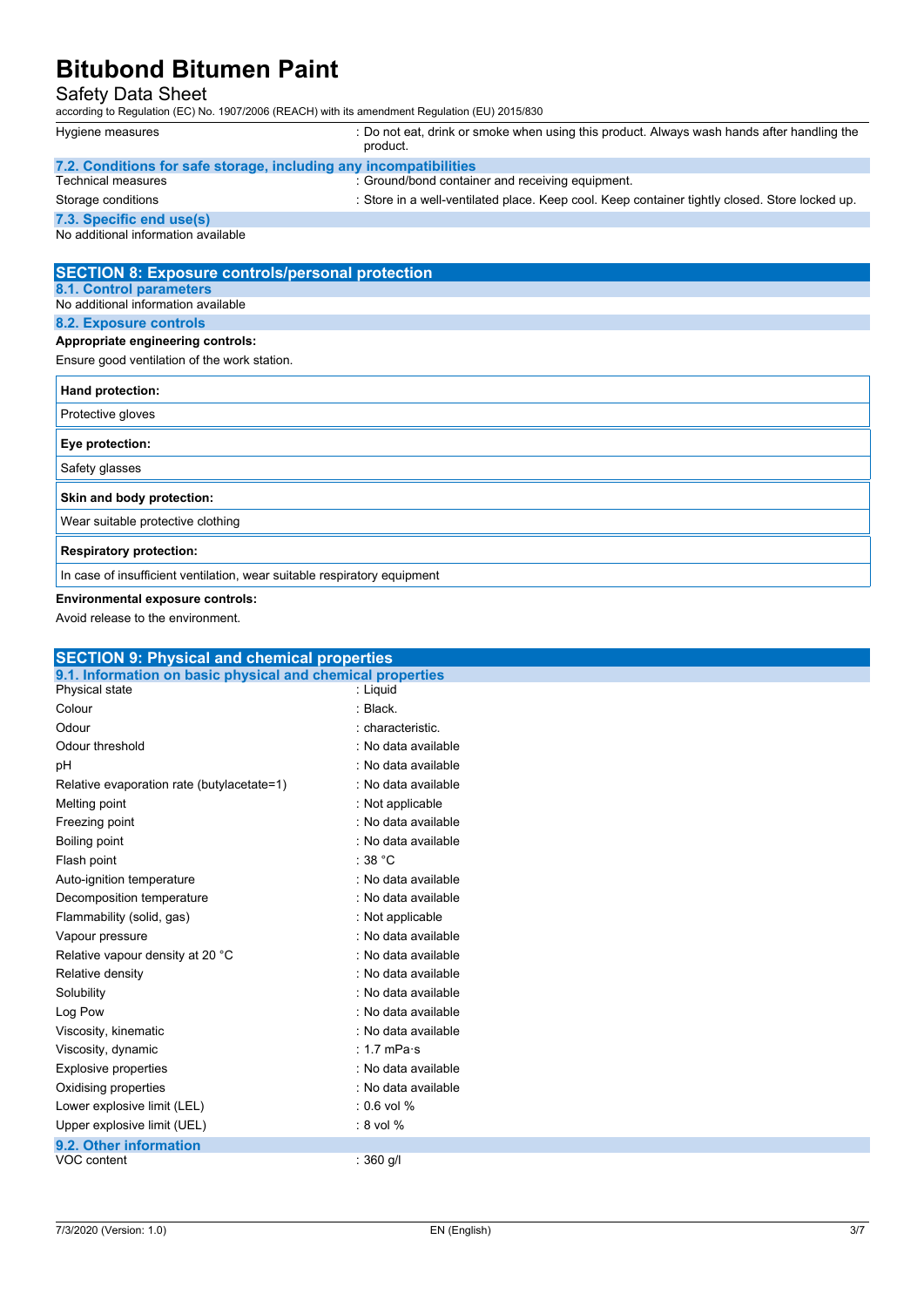#### Safety Data Sheet

according to Regulation (EC) No. 1907/2006 (REACH) with its amendment Regulation (EU) 2015/830

| <b>SECTION 10: Stability and reactivity</b>                                                          |
|------------------------------------------------------------------------------------------------------|
| <b>10.1. Reactivity</b>                                                                              |
| Flammable liquid and vapour.                                                                         |
| <b>10.2. Chemical stability</b>                                                                      |
| Stable under normal conditions.                                                                      |
| 10.3. Possibility of hazardous reactions                                                             |
| No dangerous reactions known under normal conditions of use.                                         |
| 10.4. Conditions to avoid                                                                            |
| Avoid contact with hot surfaces. Heat. No flames, no sparks. Eliminate all sources of ignition.      |
| 10.5. Incompatible materials                                                                         |
| No additional information available                                                                  |
| 10.6. Hazardous decomposition products                                                               |
| Under normal conditions of storage and use, hazardous decomposition products should not be produced. |

| <b>SECTION 11: Toxicological information</b> |                                                                   |
|----------------------------------------------|-------------------------------------------------------------------|
| 11.1. Information on toxicological effects   |                                                                   |
| Acute toxicity (oral)                        | : Not classified                                                  |
| Acute toxicity (dermal)                      | : Not classified                                                  |
| Acute toxicity (inhalation)                  | : Not classified                                                  |
| Skin corrosion/irritation                    | : Not classified                                                  |
| Serious eye damage/irritation                | : Not classified                                                  |
| Respiratory or skin sensitisation            | : Not classified                                                  |
| Germ cell mutagenicity                       | : Not classified                                                  |
| Carcinogenicity                              | : Not classified                                                  |
| Reproductive toxicity                        | : Not classified                                                  |
| STOT-single exposure                         | : May cause drowsiness or dizziness.                              |
| STOT-repeated exposure                       | : Causes damage to organs through prolonged or repeated exposure. |
| Aspiration hazard                            | : Not classified                                                  |

| <b>SECTION 12: Ecological information</b>                    |                                                    |
|--------------------------------------------------------------|----------------------------------------------------|
| <b>12.1. Toxicity</b>                                        |                                                    |
| Ecology - general                                            | : Toxic to aquatic life with long lasting effects. |
| Hazardous to the aquatic environment, short-term<br>(acute)  | : Not classified                                   |
| Hazardous to the aquatic environment, long-term<br>(chronic) | : Toxic to aquatic life with long lasting effects. |
| 12.2. Persistence and degradability                          |                                                    |
| No additional information available                          |                                                    |
| 12.3. Bioaccumulative potential                              |                                                    |
| No additional information available                          |                                                    |
| 12.4. Mobility in soil                                       |                                                    |
| No additional information available                          |                                                    |
| 12.5. Results of PBT and vPvB assessment                     |                                                    |
| No additional information available                          |                                                    |
| 12.6. Other adverse effects                                  |                                                    |
| No additional information available                          |                                                    |

| <b>SECTION 13: Disposal considerations</b> |                                                                                              |
|--------------------------------------------|----------------------------------------------------------------------------------------------|
| 13.1. Waste treatment methods              |                                                                                              |
| Waste treatment methods                    | : Dispose of contents/container in accordance with licensed collector's sorting instructions |
| Additional information                     | : Flammable vapours may accumulate in the container.                                         |

| <b>SECTION 14: Transport information</b>         |              |              |                |              |  |
|--------------------------------------------------|--------------|--------------|----------------|--------------|--|
| In accordance with ADR / RID / IMDG / IATA / ADN |              |              |                |              |  |
| <b>ADR</b>                                       | <b>IMDG</b>  | <b>IATA</b>  | <b>ADN</b>     | <b>RID</b>   |  |
| 14.1. UN number                                  |              |              |                |              |  |
| UN 1263                                          | UN 1263      | UN 1263      | <b>UN 1263</b> | UN 1263      |  |
| 14.2. UN proper shipping name                    |              |              |                |              |  |
| <b>PAINT</b>                                     | <b>PAINT</b> | Paint        | <b>PAINT</b>   | <b>PAINT</b> |  |
| 7/3/2020 (Version: 1.0)                          |              | EN (English) |                | 4/7          |  |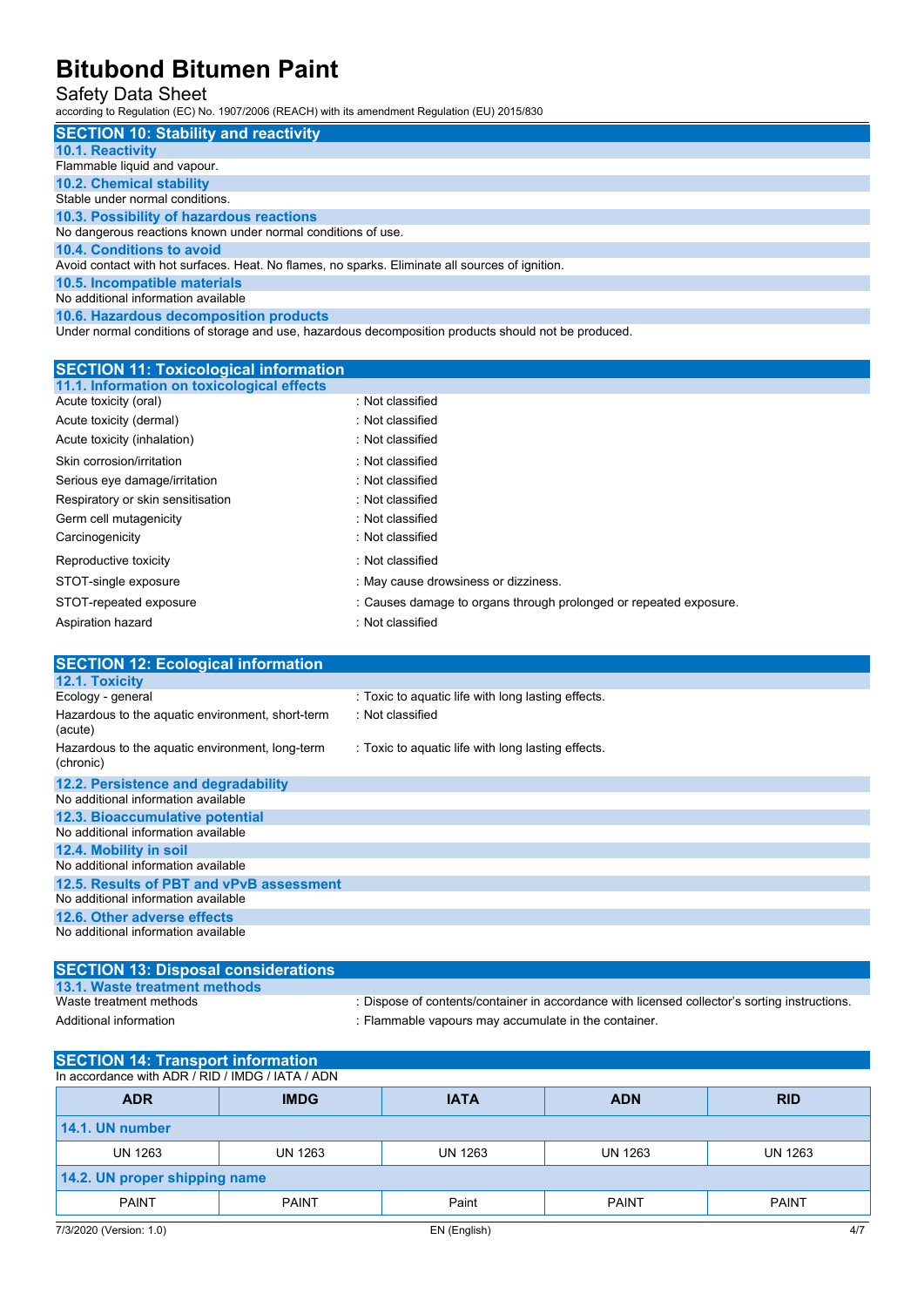#### Safety Data Sheet

according to Regulation (EC) No. 1907/2006 (REACH) with its amendment Regulation (EU) 2015/830

| <b>Transport document description</b>                                                                    |                                                                                           |                           |                                                               |                                                                      |                                                                      |  |  |
|----------------------------------------------------------------------------------------------------------|-------------------------------------------------------------------------------------------|---------------------------|---------------------------------------------------------------|----------------------------------------------------------------------|----------------------------------------------------------------------|--|--|
| UN 1263 PAINT, 3, III,<br>(D/E),<br><b>ENVIRONMENTALLY</b><br><b>HAZARDOUS</b>                           | UN 1263 PAINT, 3, III,<br><b>MARINE</b><br>POLLUTANT/ENVIRONME<br><b>NTALLY HAZARDOUS</b> |                           | UN 1263 Paint, 3, III,<br><b>ENVIRONMENTALLY</b><br>HAZARDOUS | UN 1263 PAINT, 3, III,<br><b>ENVIRONMENTALLY</b><br><b>HAZARDOUS</b> | UN 1263 PAINT, 3, III,<br><b>ENVIRONMENTALLY</b><br><b>HAZARDOUS</b> |  |  |
| 14.3. Transport hazard class(es)                                                                         |                                                                                           |                           |                                                               |                                                                      |                                                                      |  |  |
| 3                                                                                                        | 3                                                                                         |                           | 3                                                             | 3                                                                    | 3                                                                    |  |  |
| ♨                                                                                                        | $\mathbf{r}$                                                                              |                           | Ł                                                             |                                                                      | Ø                                                                    |  |  |
| 14.4. Packing group                                                                                      |                                                                                           |                           |                                                               |                                                                      |                                                                      |  |  |
| Ш                                                                                                        | Ш                                                                                         |                           | Ш                                                             | Ш                                                                    | Ш                                                                    |  |  |
| <b>14.5. Environmental hazards</b>                                                                       |                                                                                           |                           |                                                               |                                                                      |                                                                      |  |  |
| Dangerous for the<br>Dangerous for the<br>environment: Yes<br>environment: Yes<br>Marine pollutant : Yes |                                                                                           |                           | Dangerous for the<br>environment: Yes                         | Dangerous for the<br>environment: Yes                                | Dangerous for the<br>environment: Yes                                |  |  |
| No supplementary information available                                                                   |                                                                                           |                           |                                                               |                                                                      |                                                                      |  |  |
| 14.6. Special precautions for user                                                                       |                                                                                           |                           |                                                               |                                                                      |                                                                      |  |  |
| <b>Overland transport</b>                                                                                |                                                                                           |                           |                                                               |                                                                      |                                                                      |  |  |
| Classification code (ADR)                                                                                |                                                                                           | : F1                      |                                                               |                                                                      |                                                                      |  |  |
| Special provisions (ADR)                                                                                 |                                                                                           |                           | : 163, 367, 650                                               |                                                                      |                                                                      |  |  |
| Limited quantities (ADR)                                                                                 |                                                                                           | : 51                      |                                                               |                                                                      |                                                                      |  |  |
| Excepted quantities (ADR)                                                                                |                                                                                           | : E1                      |                                                               |                                                                      |                                                                      |  |  |
| Packing instructions (ADR)                                                                               |                                                                                           | : P001, IBC03, LP01, R001 |                                                               |                                                                      |                                                                      |  |  |
| Special packing provisions (ADR)                                                                         |                                                                                           | $:$ PP1                   |                                                               |                                                                      |                                                                      |  |  |
| Mixed packing provisions (ADR)                                                                           |                                                                                           | : MP19                    |                                                               |                                                                      |                                                                      |  |  |
| Portable tank and bulk container instructions<br>(ADR)                                                   |                                                                                           | : T2                      |                                                               |                                                                      |                                                                      |  |  |
| Portable tank and bulk container special provisions<br>(ADR)                                             |                                                                                           | : TP1, TP29               |                                                               |                                                                      |                                                                      |  |  |
| Tank code (ADR)                                                                                          |                                                                                           | : LGBF                    |                                                               |                                                                      |                                                                      |  |  |
| Vehicle for tank carriage                                                                                |                                                                                           | $:$ FL                    |                                                               |                                                                      |                                                                      |  |  |
| Transport category (ADR)                                                                                 |                                                                                           | : 3                       |                                                               |                                                                      |                                                                      |  |  |
| Special provisions for carriage - Packages (ADR)                                                         |                                                                                           |                           | : V12                                                         |                                                                      |                                                                      |  |  |
| Special provisions for carriage - Operation (ADR)                                                        |                                                                                           | $\cdot$ S2                |                                                               |                                                                      |                                                                      |  |  |
| Hazard identification number (Kemler No.)                                                                |                                                                                           | :30                       |                                                               |                                                                      |                                                                      |  |  |
| Orange plates                                                                                            |                                                                                           | 30<br>1263                |                                                               |                                                                      |                                                                      |  |  |
| Tunnel restriction code (ADR)                                                                            |                                                                                           | : D/E                     |                                                               |                                                                      |                                                                      |  |  |
| EAC code                                                                                                 |                                                                                           | $: \cdot 3YE$             |                                                               |                                                                      |                                                                      |  |  |
| Transport by sea                                                                                         |                                                                                           |                           |                                                               |                                                                      |                                                                      |  |  |
| Special provisions (IMDG)                                                                                |                                                                                           | : 163, 223, 367, 955      |                                                               |                                                                      |                                                                      |  |  |
| Limited quantities (IMDG)                                                                                |                                                                                           | :5L                       |                                                               |                                                                      |                                                                      |  |  |
| Excepted quantities (IMDG)                                                                               |                                                                                           | : E1                      |                                                               |                                                                      |                                                                      |  |  |
| Packing instructions (IMDG)                                                                              |                                                                                           |                           | : P001, LP01                                                  |                                                                      |                                                                      |  |  |
| Special packing provisions (IMDG)                                                                        |                                                                                           |                           | $:$ PP1                                                       |                                                                      |                                                                      |  |  |
| IBC packing instructions (IMDG)                                                                          |                                                                                           | : IBC03                   |                                                               |                                                                      |                                                                      |  |  |
| Tank instructions (IMDG)                                                                                 |                                                                                           | : T2                      |                                                               |                                                                      |                                                                      |  |  |
| Tank special provisions (IMDG)                                                                           |                                                                                           |                           | : TP1, TP29                                                   |                                                                      |                                                                      |  |  |
| EmS-No. (Fire)                                                                                           |                                                                                           | $E - E$                   |                                                               |                                                                      |                                                                      |  |  |
| EmS-No. (Spillage)                                                                                       |                                                                                           | : $S-E$                   |                                                               |                                                                      |                                                                      |  |  |
| Stowage category (IMDG)                                                                                  |                                                                                           | : A                       |                                                               |                                                                      |                                                                      |  |  |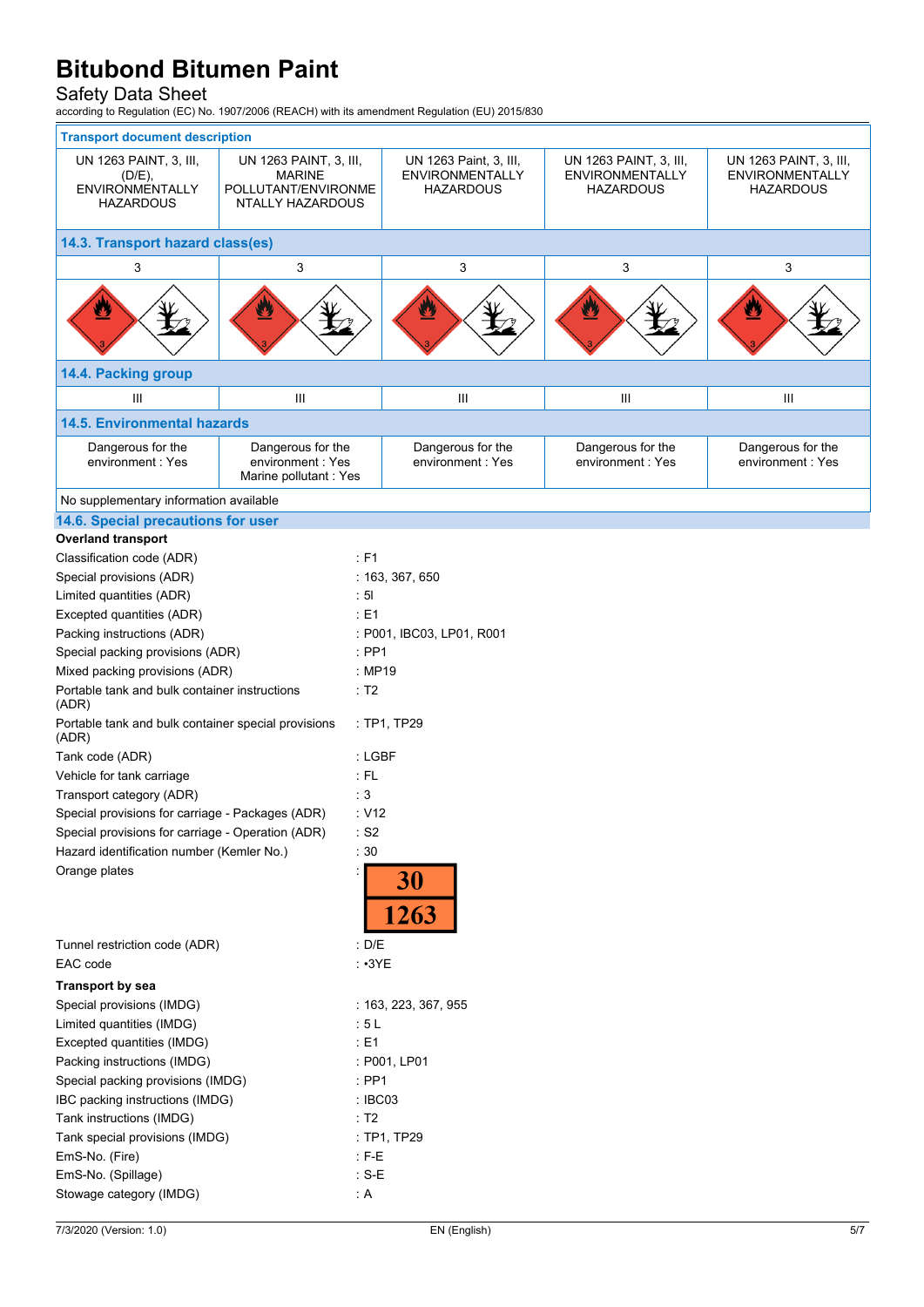### Safety Data Sheet

according to Regulation (EC) No. 1907/2006 (REACH) with its amendment Regulation (EU) 2015/830

| Properties and observations (IMDG)                           | : Miscibility with water depends upon the composition. |  |  |
|--------------------------------------------------------------|--------------------------------------------------------|--|--|
| Air transport                                                |                                                        |  |  |
| PCA Excepted quantities (IATA)                               | $\div$ E1                                              |  |  |
| PCA Limited quantities (IATA)                                | :Y344                                                  |  |  |
| PCA limited quantity max net quantity (IATA)                 | : 10L                                                  |  |  |
| PCA packing instructions (IATA)                              | :355                                                   |  |  |
| PCA max net quantity (IATA)                                  | :60L                                                   |  |  |
| CAO packing instructions (IATA)                              | :366                                                   |  |  |
| CAO max net quantity (IATA)                                  | :220L                                                  |  |  |
| Special provisions (IATA)                                    | : A3, A72, A192                                        |  |  |
| ERG code (IATA)                                              | : 3L                                                   |  |  |
| Inland waterway transport                                    |                                                        |  |  |
| Classification code (ADN)                                    | $E = 51$                                               |  |  |
| Special provisions (ADN)                                     | : 163, 367, 650                                        |  |  |
| Limited quantities (ADN)                                     | : 5L                                                   |  |  |
| Excepted quantities (ADN)                                    | E1                                                     |  |  |
| Equipment required (ADN)                                     | $:$ PP, EX, A                                          |  |  |
| Ventilation (ADN)                                            | $:$ VE01                                               |  |  |
| Number of blue cones/lights (ADN)                            | $\cdot 0$                                              |  |  |
| Rail transport                                               |                                                        |  |  |
| Classification code (RID)                                    | $E = 51$                                               |  |  |
| Special provisions (RID)                                     | : 163, 367, 650                                        |  |  |
| Limited quantities (RID)                                     | : 5L                                                   |  |  |
| Excepted quantities (RID)                                    | E1                                                     |  |  |
| Packing instructions (RID)                                   | : P001, IBC03, LP01, R001                              |  |  |
| Special packing provisions (RID)                             | $:$ PP1                                                |  |  |
| Mixed packing provisions (RID)                               | : MP19                                                 |  |  |
| Portable tank and bulk container instructions (RID)          | $\therefore$ T2                                        |  |  |
| Portable tank and bulk container special provisions<br>(RID) | : TP1, TP29                                            |  |  |
| Tank codes for RID tanks (RID)                               | : LGBF                                                 |  |  |
| Transport category (RID)                                     | : 3                                                    |  |  |
| Special provisions for carriage - Packages (RID)             | : W12                                                  |  |  |
| Colis express (express parcels) (RID)                        | $\therefore$ CE4                                       |  |  |
| Hazard identification number (RID)                           | :30                                                    |  |  |

**14.7. Transport in bulk according to Annex II of Marpol and the IBC Code** Not applicable

#### **SECTION 15: Regulatory information**

**15.1. Safety, health and environmental regulations/legislation specific for the substance or mixture**

#### **15.1.1. EU-Regulations**

Contains no REACH substances with Annex XVII restrictions

Contains no substance on the REACH candidate list

Contains no REACH Annex XIV substances

Contains no substance subject to Regulation (EU) No 649/2012 of the European Parliament and of the Council of 4 July 2012 concerning the export and import of hazardous chemicals.

Contains no substance subject to Regulation (EU) No 2019/1021 of the European Parliament and of the Council of 20 June 2019 on persistent organic pollutants

VOC content : 360 g/l

**15.1.2. National regulations**

### No additional information available

**15.2. Chemical safety assessment**

No chemical safety assessment has been carried out